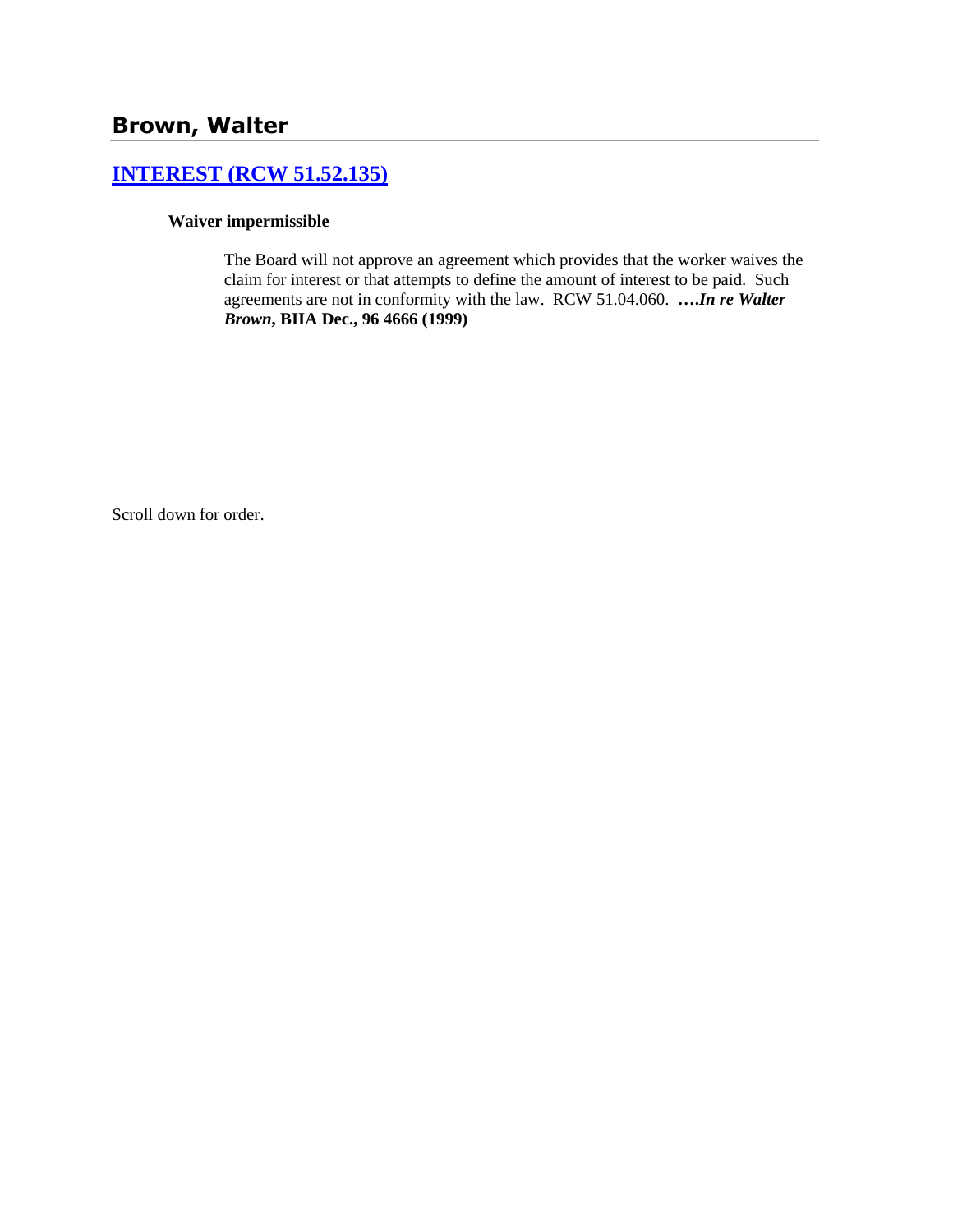# **BEFORE THE BOARD OF INDUSTRIAL INSURANCE APPEALS STATE OF WASHINGTON**

**) ) )**

#### **IN RE: WALTER J. BROWN ) DOCKET NO. 96 4666, 96 4666-A ) 96 4856 & 96 4952**

### **CLAIM NO. T-375152**

### **ORDER DENYING MOTION TO RECONSIDER ORDER FIXING INTEREST**

The appeal assigned Docket No. 96 4666 was filed by the self-insured employer, ITT Rayonier, Inc., on July 18, 1996, from an order of the Department of Labor and Industries dated May 24, 1996. The appeal assigned Docket No. 96 4666-A was filed by the claimant, Walter J. Brown, on July 29, 1996, from an order dated May 24, 1996. The appeal assigned Docket No. 96 4856 was filed by the self-insured employer on July 25, 1996, from an order dated June 10, 1996. The appeal assigned Docket No. 96 4952 was filed by the claimant on July 29, 1996, from an order dated June 10, 1996.

On May 19, 1997, the Board issued a Corrected Order on Agreement of Parties which reversed the orders of May 24, 1996, and June 10, 1996, and remanded the matter to the Department of Labor and Industries directing the self-insured employer to pay intermittent loss of earning power benefits for the periods November 24, 1991, through January 12, 1993, and February 7, 1994, through June 10, 1996, in the amount of \$50,000.00; to deny a penalty for failure to timely pay time-loss compensation for the period February 1, 1993, through January 2, 1994; to deny a penalty for failure to pay loss of earning power benefits for the period January 3, 1994, through May 24, 1996; to pay a permanent partial disability award equal to category 4, lumbosacral and/or dorso-lumbar impairment, and category 2, pelvic impairment, effective June 10, 1996; and to thereupon close the claim.

Pursuant to RCW 51.52.135, on January 29, 1998, we issued an Order Fixing Interest directing the self-insured employer, ITT Rayonier, Inc., to pay interest to the worker in the sum of \$4,081.29 because the worker had prevailed in the appeals filed by the self-insured employer. On March 3, 1998, we received a letter from the self-insured employer's counsel requesting reconsideration of the Board's Order Fixing Interest on the basis that the amount of \$50,000.00 to compensate the worker for intermittent loss of earning power from November 24, 1991, through January 12, 1993, and February 7, 1994, through June 10, 1996, also was intended to compensate the worker for any interest to which the worker would be entitled on any previously unpaid benefits. Neither the claimant nor the Department of Labor and Industries responded to the employer's motion.

Although the self-insured employer contends that the settlement was intended to include compensation in the form of interest to the worker, the record does not reflect that intention. The record on which the order was based was developed on April 21, 1997, before Industrial Appeals Judge Richard Mackey. It does not indicate the parties agreed that this settlement included compensation for interest. Unlike settlement agreements which might occur in the resolution of an ordinary civil lawsuit, agreements of parties at the Board will only be approved if found by the Board to be in conformity with the law and the facts. RCW 51.52.095(1). There is nothing in the record of these proceedings which suggests that the agreed settlement also entailed the waiver by the worker of any claim for interest which he might be entitled to receive under RCW 51.52.135. Indeed, had the parties attempted to provide under their agreement that the worker would waive his claim for interest, this Board would not have signed the Order on Agreement of Parties because this